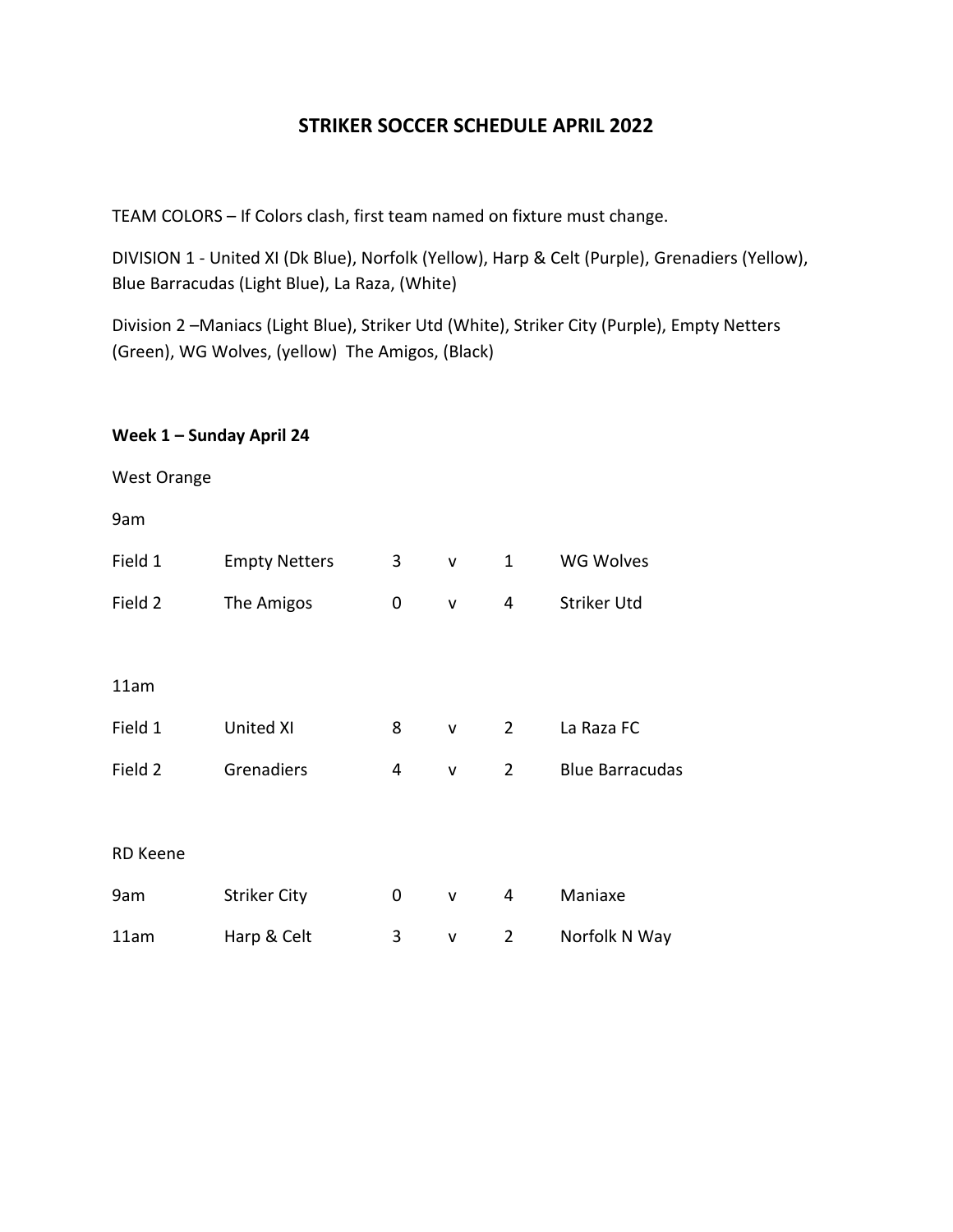# **Week 2 – Sunday May 1**

West Orange

9am

| Field 1 | <b>Blue Barracudas</b> | 5              | v | 4 | <b>United XI</b>    |
|---------|------------------------|----------------|---|---|---------------------|
| Field 2 | <b>WG Wolves</b>       | 6              | v | 4 | Striker Utd         |
| Field 3 | La Raza FC             | 4              | v | 3 | Norfolk N Way       |
|         |                        |                |   |   |                     |
| 11am    |                        |                |   |   |                     |
| Field 1 | Grenadiers             | $\overline{2}$ | v | 4 | Harp & Celt         |
| Field 2 | The Amigos             | 1              | V | 3 | Maniaxe             |
| Field 3 | <b>Empty Netters</b>   | 2              | v | 1 | <b>Striker City</b> |

### **Week 3 – Sunday May 8**

West Orange

9am

| Field 1 | WG Wolves   | v            |   | <b>Striker City</b>  |
|---------|-------------|--------------|---|----------------------|
| Field 2 | Striker Utd | $\mathbf{v}$ | Δ | Maniaxe              |
| Field 3 | The Amigos  |              |   | <b>Empty Netters</b> |

### 11am

| Field 1 | United XI              | 6  |              | $5 -$                   | Norfolk N Way |
|---------|------------------------|----|--------------|-------------------------|---------------|
| Field 2 | <b>Blue Barracudas</b> | -3 | $\mathsf{V}$ | $\overline{\mathbf{3}}$ | Harp & Celt   |
| Field 3 | La Raza FC             |    |              | 4                       | Grenadiers    |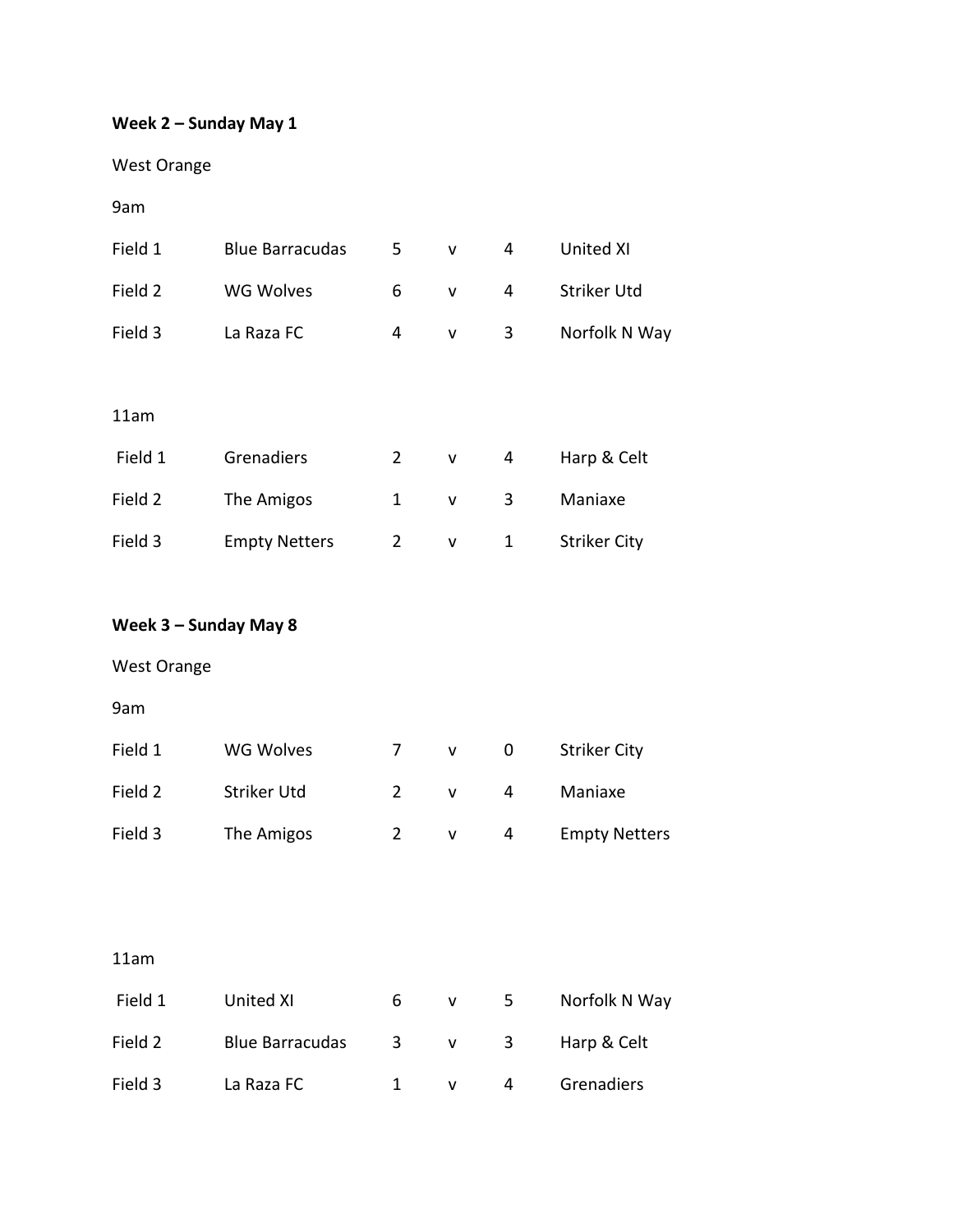### **Week 4 – Sunday May 15**

| <b>West Orange</b> |  |  |
|--------------------|--|--|
|--------------------|--|--|

9am

| Field 1 | Harp & Celt            | 7 | $\mathsf{V}$ | 3 | United XI            |
|---------|------------------------|---|--------------|---|----------------------|
| Field 2 | <b>Striker City</b>    | 0 | $\mathsf{v}$ | 4 | <b>Striker Utd</b>   |
| Field 3 | Norfolk N Way          | 1 | v            | 3 | Grenadiers           |
|         |                        |   |              |   |                      |
| 11am    |                        |   |              |   |                      |
| Field 1 | <b>Blue Barracudas</b> | 3 | v            | 1 | La Raza FC           |
| Field 2 | Maniaxe FC             | 5 | v            | 2 | <b>Empty Netters</b> |
| Field 3 | <b>WG Wolves</b>       | 3 | v            | 3 | The Amigos           |

# **Week 5 – Sunday May 22**

#### **ALL GAMES THIS DATE AT RD KEENE – DIFFERENT START TIMES**

| Field | 1              | 8.30 KICK OFF         | <b>Striker City</b>  | $\mathbf{2}$ | $\mathsf{V}$ | 1 | The Amigos             |
|-------|----------------|-----------------------|----------------------|--------------|--------------|---|------------------------|
| Field | 1              | <b>10.00 KICK OFF</b> | <b>Empty Netters</b> | 4            | $\mathsf{V}$ | 1 | Striker Utd            |
| Field | 1              | <b>11.30 KICK OFF</b> | Maniaxe              | 1            | $\mathsf{V}$ | 3 | <b>WG Wolves</b>       |
|       |                |                       |                      |              |              |   |                        |
| Field | 2              | 8.30 KICK OFF         | <b>United XI</b>     | $\mathbf{1}$ | $\mathsf{V}$ | 5 | Grenadiers             |
| Field | $\overline{2}$ | <b>10.00 KICK OFF</b> | Harp & Celt          | 4            | $\mathsf{V}$ | 1 | La Raza FC             |
| Field | 2              | <b>11.30 KICK OFF</b> | Norfolk N Way        | 4            | v            | 3 | <b>Blue Barracudas</b> |